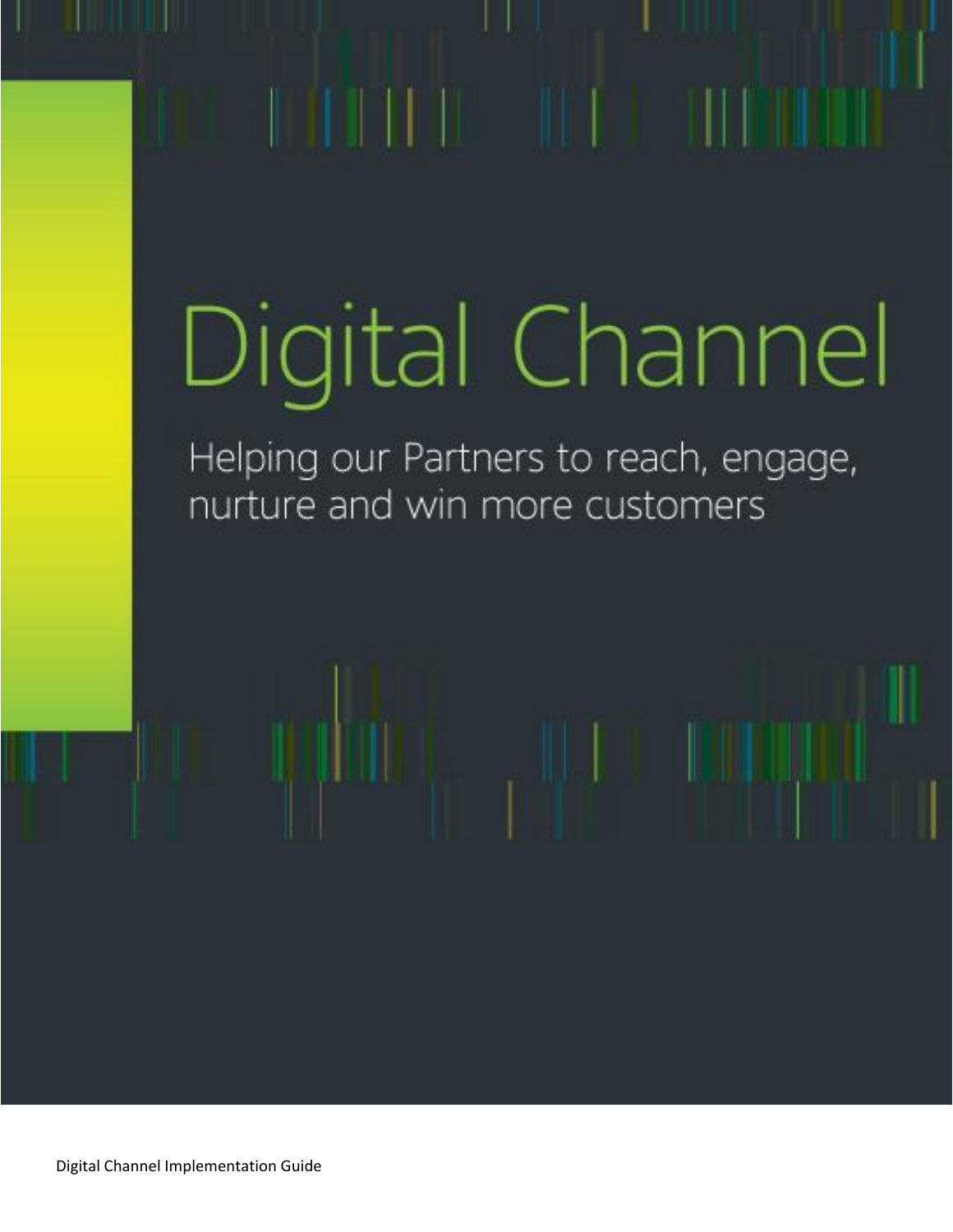

## **Table of Contents**

**Overview**

**Digital Channel in 3 Easy Steps**

**Step 1: Subscribe**

**Step 2: Pick Up Your Code**

**Step 3: Embed**

**Advanced Settings for Customizing Your Showcase**

**Resource Center Implementation**

**Resource Center Utilization**

**Social | Twitter**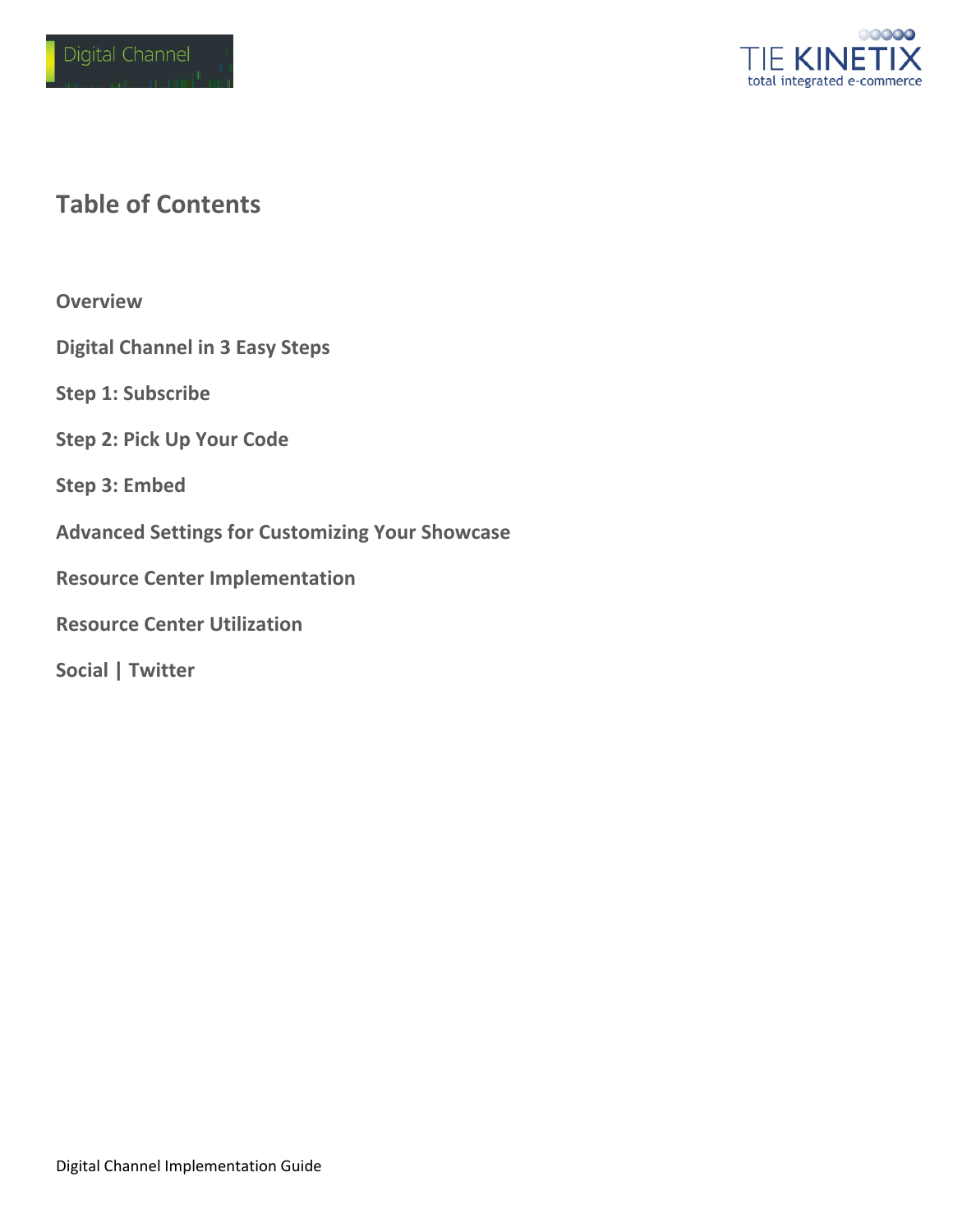

## **Overview**

This document provides an overview of how to implement the product showcase for the Digital Channel program provided by Unify. The goal of the Digital Channel program is to make execution of your marketing programs simple, consistent, and cost-effective while increasing your joint presence across the widest range of audiences.

Benefits of the program include:

- Generate more qualified leads from your website
- **•** Streamline content product and solution updates directly on your website from Unify
- Automate repetitive tasks such as co-branding of sales and marketing collateral

#### **Digital Channel in 3 Easy Steps**

Configuring the Unify product showcase for use on your website is easy. It takes only a few minutes to set up, and even less time to implement. Below is a brief overview of the 3 steps a partner needs to take in order to get up and running with the program.

- **1. Subscribe**
- **2. Pick Up Your Code**
- **3. Embed**



powered by TIE KINETIX

#### **To begin, enroll in the Digital Channel program at this URL:**

**[http://digitalchannel.Unify.com/portal](http://digitalchannel.unify.com/portal)**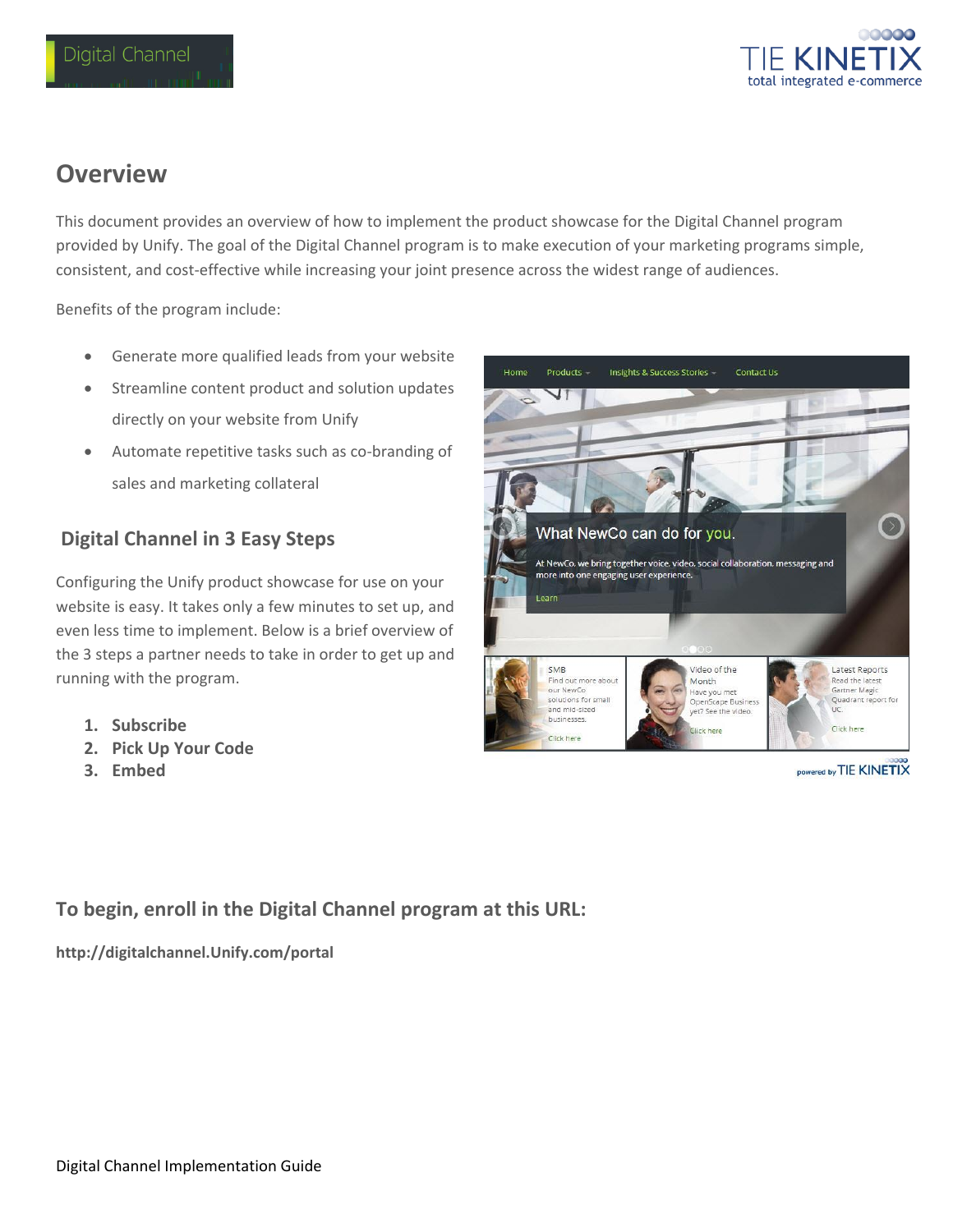

## **Digital Channel in 3 Easy Steps**

#### **Step 1: Subscribe**

- 1. Go to: <http://digitalchannel.unify.com/portal>
- 2. Click the "Register" link.
- 3. Enter your Name info, User Name, Password,

etc. as required.

- 4. Review the Terms and Conditions of the Agreement, select "Accept Agreement", and click the Register button to advance.
- 5. Once registered, you will be directed to a Company Settings page and will receive an email notification containing your login information.

| UNFY 0 6                   | $\overline{z}$                                                                                                                                                                                                                                                                                                                                   | Register   Login          |
|----------------------------|--------------------------------------------------------------------------------------------------------------------------------------------------------------------------------------------------------------------------------------------------------------------------------------------------------------------------------------------------|---------------------------|
|                            |                                                                                                                                                                                                                                                                                                                                                  |                           |
|                            |                                                                                                                                                                                                                                                                                                                                                  | Indicates required fields |
| <b>User Registration</b>   |                                                                                                                                                                                                                                                                                                                                                  |                           |
|                            |                                                                                                                                                                                                                                                                                                                                                  |                           |
|                            | *Note: Membership to this website is Public. Once your account information has been submitted, you will be immediately granted access to the website environment.All fields marked with a red<br>arrow are required.- (Nore: - Registration may take several seconds. Once you click the Register button please walt until the system responds.) |                           |
| User Name: In              |                                                                                                                                                                                                                                                                                                                                                  |                           |
| <b>First Name</b>          |                                                                                                                                                                                                                                                                                                                                                  |                           |
| Last Name                  |                                                                                                                                                                                                                                                                                                                                                  |                           |
| Display Name:              |                                                                                                                                                                                                                                                                                                                                                  |                           |
| Email Address: 18          |                                                                                                                                                                                                                                                                                                                                                  |                           |
| Enter a password.          |                                                                                                                                                                                                                                                                                                                                                  |                           |
| Password: IE               |                                                                                                                                                                                                                                                                                                                                                  |                           |
| Confirm Password:          |                                                                                                                                                                                                                                                                                                                                                  |                           |
|                            |                                                                                                                                                                                                                                                                                                                                                  |                           |
| <b>Your Profile</b>        |                                                                                                                                                                                                                                                                                                                                                  |                           |
| Telephone <b>in</b>        |                                                                                                                                                                                                                                                                                                                                                  |                           |
| Terms of Use <b>E</b>      | Effective January 21, 2013                                                                                                                                                                                                                                                                                                                       | ▴                         |
|                            | TIE KINETIX CONTENT SYNDICATION PLATFORM TERMS AND CONDITIONS<br>TIE Commerce, Inc. ("TIE", "We" or "Us") makes this Content Syndication Platform Service ("TIE Kinetix                                                                                                                                                                          | Ξ                         |
|                            | CSP") available to You ("You" or "Your") subject to the following terms and conditions ("Terms and                                                                                                                                                                                                                                               |                           |
|                            | Conditions' or "Agreement"). Please read these Terms and Conditions carefully. By clicking the "I agree"<br>box as part of the registration process or by using the TIE Service, You certify that you have read, understood                                                                                                                      |                           |
|                            | and agree to be bound by these Terms and Conditions.<br>IF YOU ARE ENTERING INTO THIS AGREEMENT ON BEHALF OF A COMPANY OR OTHER LEGAL.                                                                                                                                                                                                           |                           |
|                            | ENTITY, YOU REPRESENT THAT YOU HAVE THE AUTHORITY TO BIND SUCH ENTITY TO THESE                                                                                                                                                                                                                                                                   |                           |
|                            | TERMS AND CONDITIONS, IN WHICH CASE THE TERMS "YOU" OR "YOUR" SHALL REFER TO SUCH<br>ENTITY. IF YOU DO NOT HAVE SUCH AUTHORITY, OR IF YOU DO NOT AGREE WITH THESE TERMS                                                                                                                                                                          |                           |
|                            | AND CONDITIONS, DO NOT COMPLETE THE REGISTRATION PROCESS AND USE THE TIE KINETIX.                                                                                                                                                                                                                                                                |                           |
|                            | CSP.                                                                                                                                                                                                                                                                                                                                             |                           |
|                            | 1. TIE Kingtk CSP.                                                                                                                                                                                                                                                                                                                               |                           |
|                            | 1.1 Scope of Service. TIE Kinetix CSP allows You to access a web application and platform whereby You                                                                                                                                                                                                                                            | ٠                         |
|                            | can automatically embed and display the Selected Content on an Internet accessible website or device. For<br>the purpose of these Terms and Conditions, "Selected Content" may include: (i) content from a third party                                                                                                                           |                           |
| Accept Agreement <b>EB</b> | used to describe its products, services including without limitation, part numbers, descriptions,<br>$\qquad \qquad \Box$                                                                                                                                                                                                                        |                           |

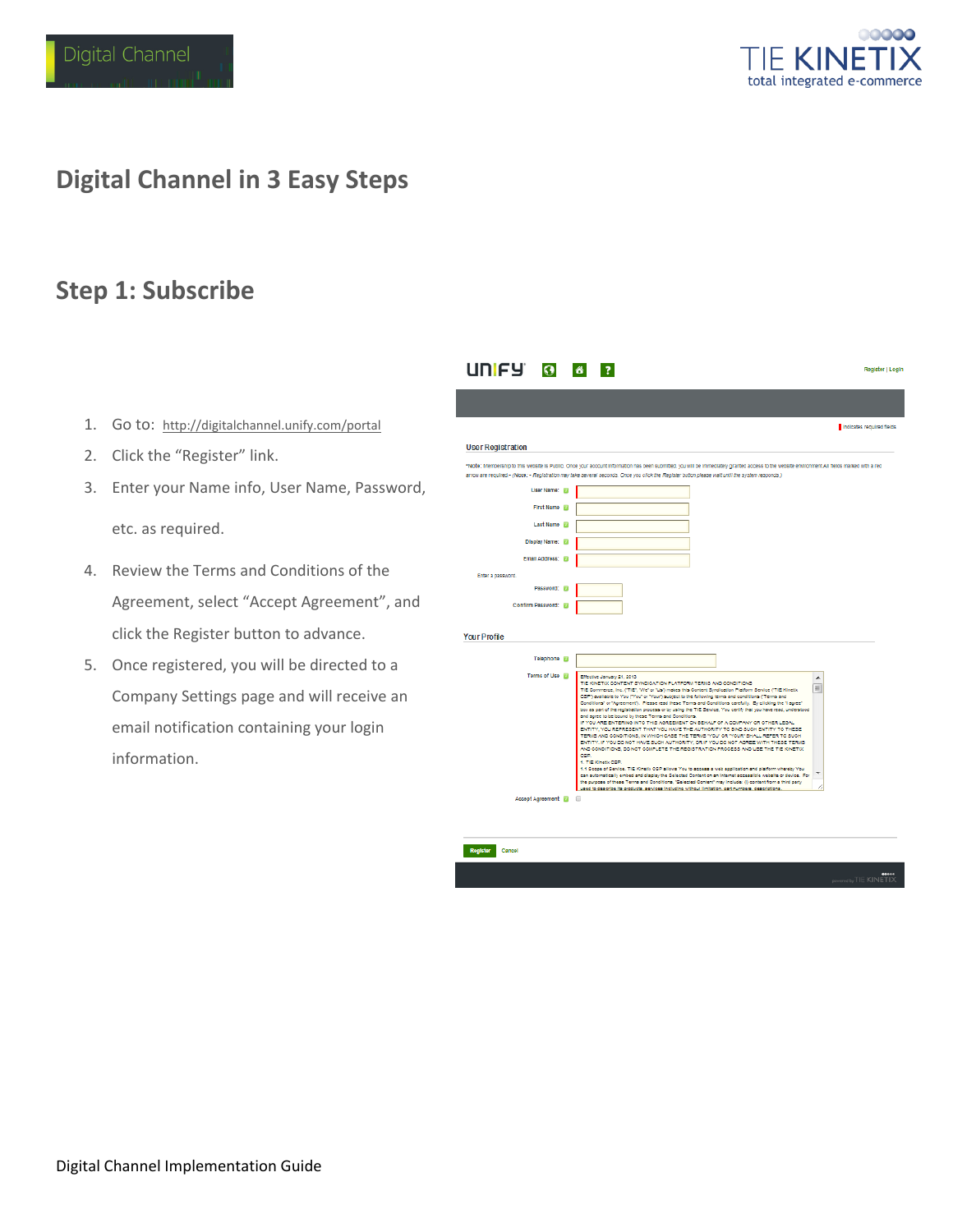



#### **Setting Up Your Company Profile on the Company Settings page**

- 1. Fill out all mandatory fields and click the Save & Next button
- 2. You will then advance to the "Advanced Settings tab. Select the language you would like your syndicated
	- showcase to display. You can also customize the css configuration of your showcase from this page. When done click the Save & Next button
- 3. You will then advance to the Co-Branding tab. This is where you will enter your company's information that will be automatically added to the Co-Branded PDF's
- 4. Upload a company logo. Your logo should be no larger than 200k. Supported file types are JPG/PNG/BMP/GIF

| UNFY 0 8 ?                                                                                                                                          | Logout                                                                |
|-----------------------------------------------------------------------------------------------------------------------------------------------------|-----------------------------------------------------------------------|
| <b>Company Settings</b><br><b>Resource Center</b><br><b>Email Campaigns</b><br><b>Mailing Client</b><br><b>Social Content</b><br><b>Web Content</b> | <b>Csp Admin</b>                                                      |
| <b>Company Information</b><br><b>Advanced Settings</b><br><b>Social Content</b><br><b>Branding</b>                                                  |                                                                       |
| Indicates required fields.                                                                                                                          |                                                                       |
| Personalize PDF<br>Choose File No file chosen<br>Logo                                                                                               |                                                                       |
|                                                                                                                                                     |                                                                       |
| Personalize PDF<br>Company Detalls                                                                                                                  |                                                                       |
| <b>Back</b>                                                                                                                                         | <b>Finish</b>                                                         |
| Privacy Policy   Terms of Use                                                                                                                       | <br>powered by TIE KINETIX<br>@ 2013 TIE Kinetix. All rights reserved |

- 5. Enter your company information such as name and address. The co-branding module supports up to 6 lines of text at 25 characters per line, including spaces.
- 6. Click the Finish button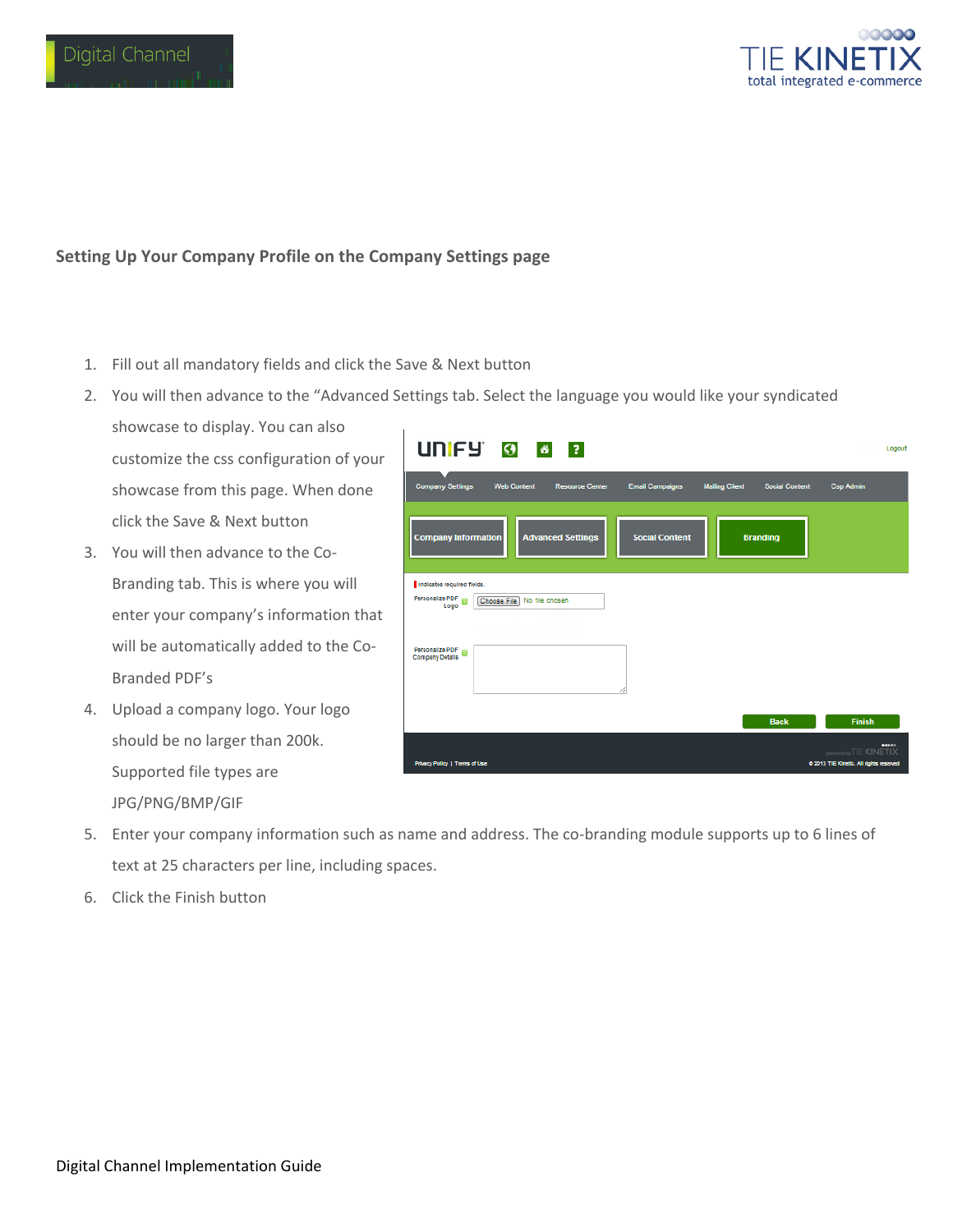



## **Step 2: Pick Up Your Code**

- 1. From the top navigation menu, select the second option, "Syndicate Showcase".
- 2. Click the Generate Embedding Code button.

**Generate embedding code** 

3. Follow the instructions in the "Setup Steps" window, being sure to copy the entire script code.

## **Step3: Embed**

- 1. Choose a page within your website where you'd like the showcase to display. Open the source HTML for that page in a web editor, and paste the script code (you just copied) in the appropriate location (so that the showcase is displayed where you'd like it).
- 2. Publish the page, and the related Unify entry point should appear (see below).
- 3. Click the entry point to launch the showcase in a Lightbox.
- 4. If you would like to the change the appearance of your showcase, see Appendix A for Advanced Settings.





powered by TIE KINETIX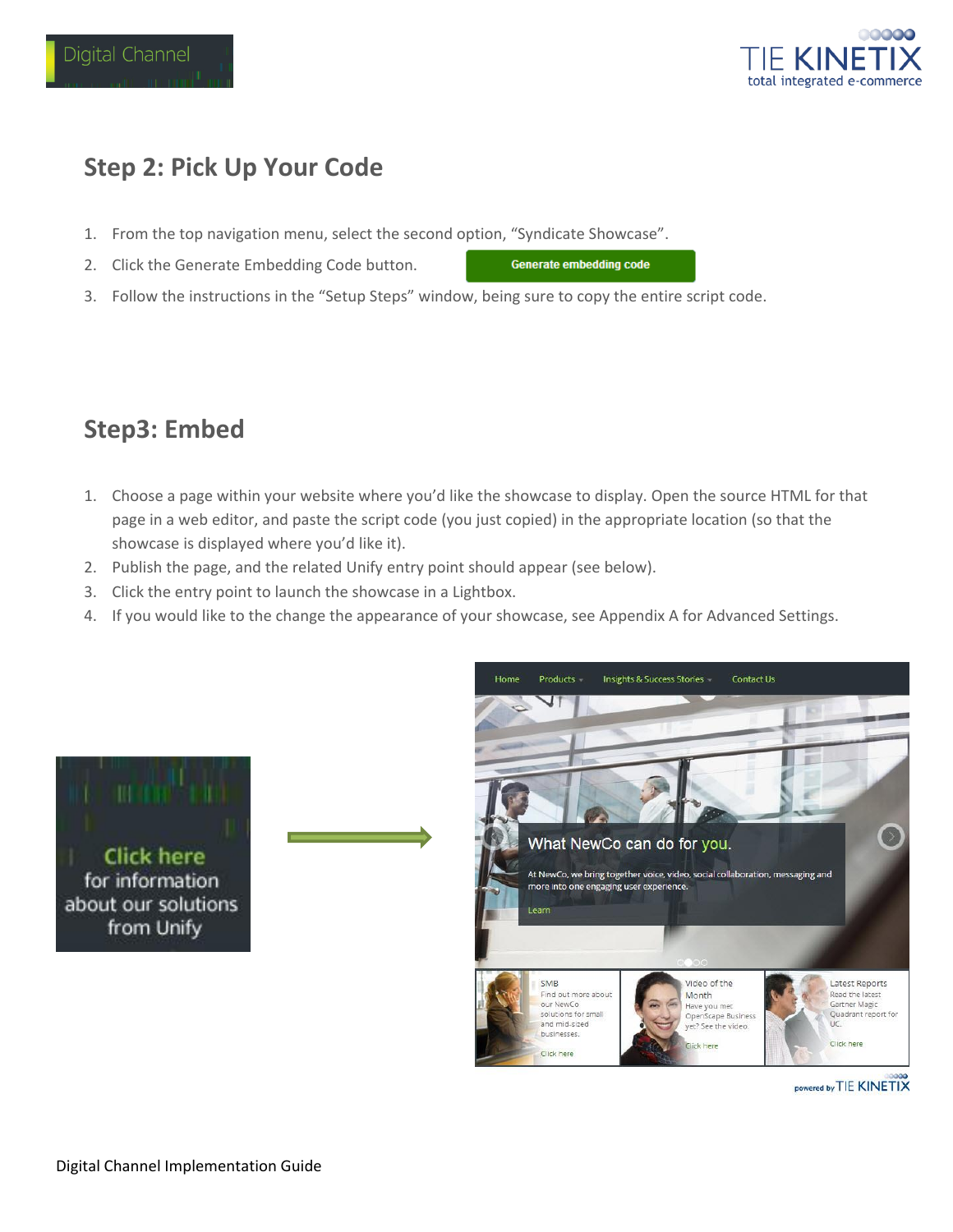



## **Advanced Settings for Customizing Your Showcase**

- 1. From the top navigation menu, select the second option, "Syndicate Showcase".
- 2. Review the Customize Showcase section to familiarize yourself with the process.
- 3. Continue down the page until you see two tabs: Category and Entry Point. Basic definitions are provided below.
	- a. **Category: A**llows the user to select/filter what content will be displayed within the product showcase.
	- b. **Entry Point:** Allows the user to define how visitors see the content.
- Hide Customize vour Showcase Select market and language of your Showcase English-US  $\overline{\phantom{a}}$ Category Entry Point On the "Entry Point" tab, see #1 "Entry Point Brand Showcase" to define the link or image visitors will use as a call-to-action to launch the<br>Click the "Save Settings" button to finalize your Entry Point selection.<br>On the
- 4. With the Category tab selected, choose which content will be visible in your showcase by checking or unchecking categories.
- 5. Click Save Settings to preserve your updates.
- 6. After saving, the updated showcase will be visible on the screen.
- 7. Once you've completed customizing the showcase, click the Entry Point tab.
- 8. The Entry Point Brand Showcase section will allow you to customize how the showcase will display. For example, if the No Entry Point option is selected, the showcase will display seamlessly inside the website. If the Text Link or Banner option is selected, end users will click a text link or banner to launch the showcase. Once your desired settings are selected, press Save Settings.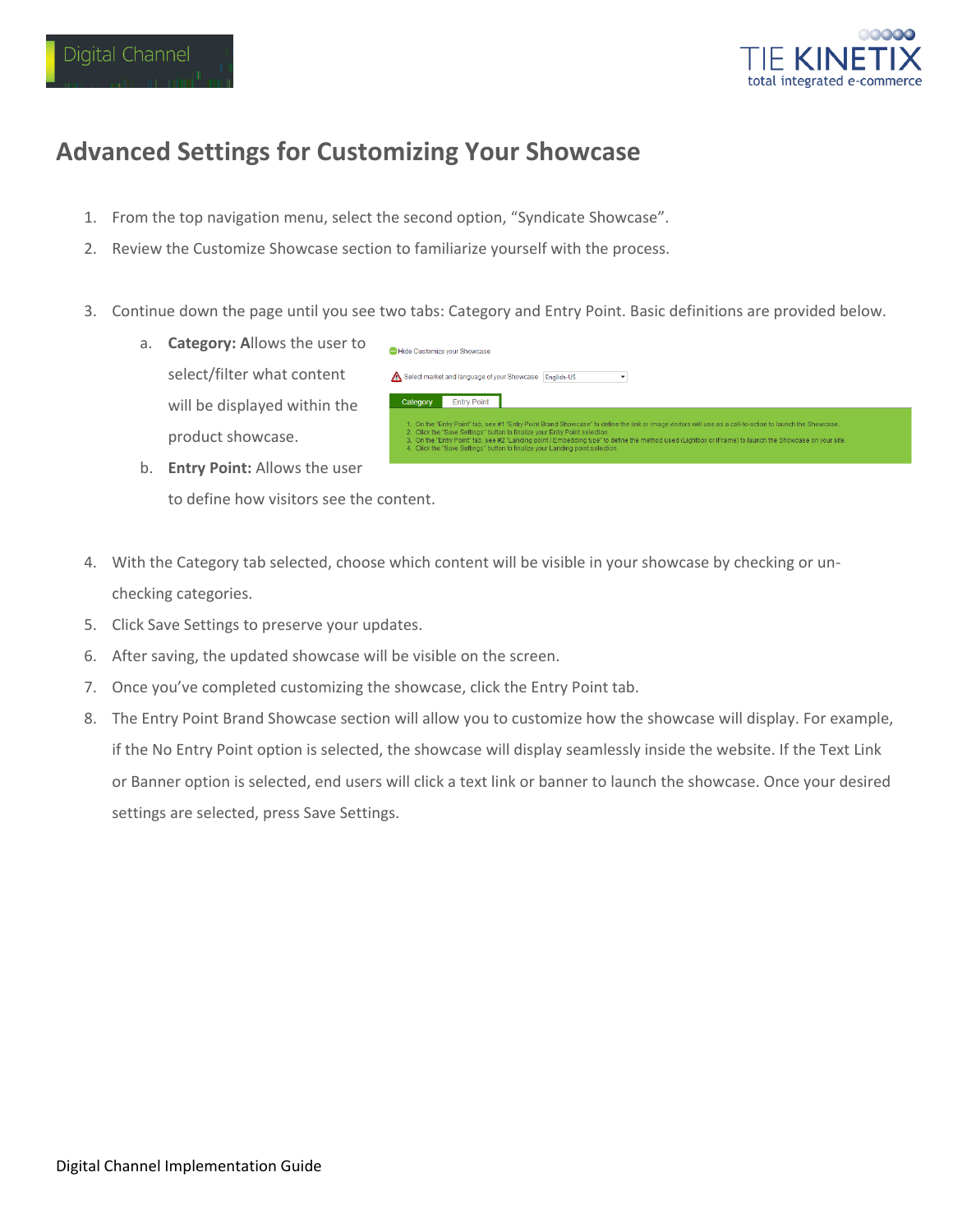

9. The Customize Showcase section defines how the showcase is rendered on your website. You can select either a Lightbox or an iFrame option.





powered by TIE KINETIX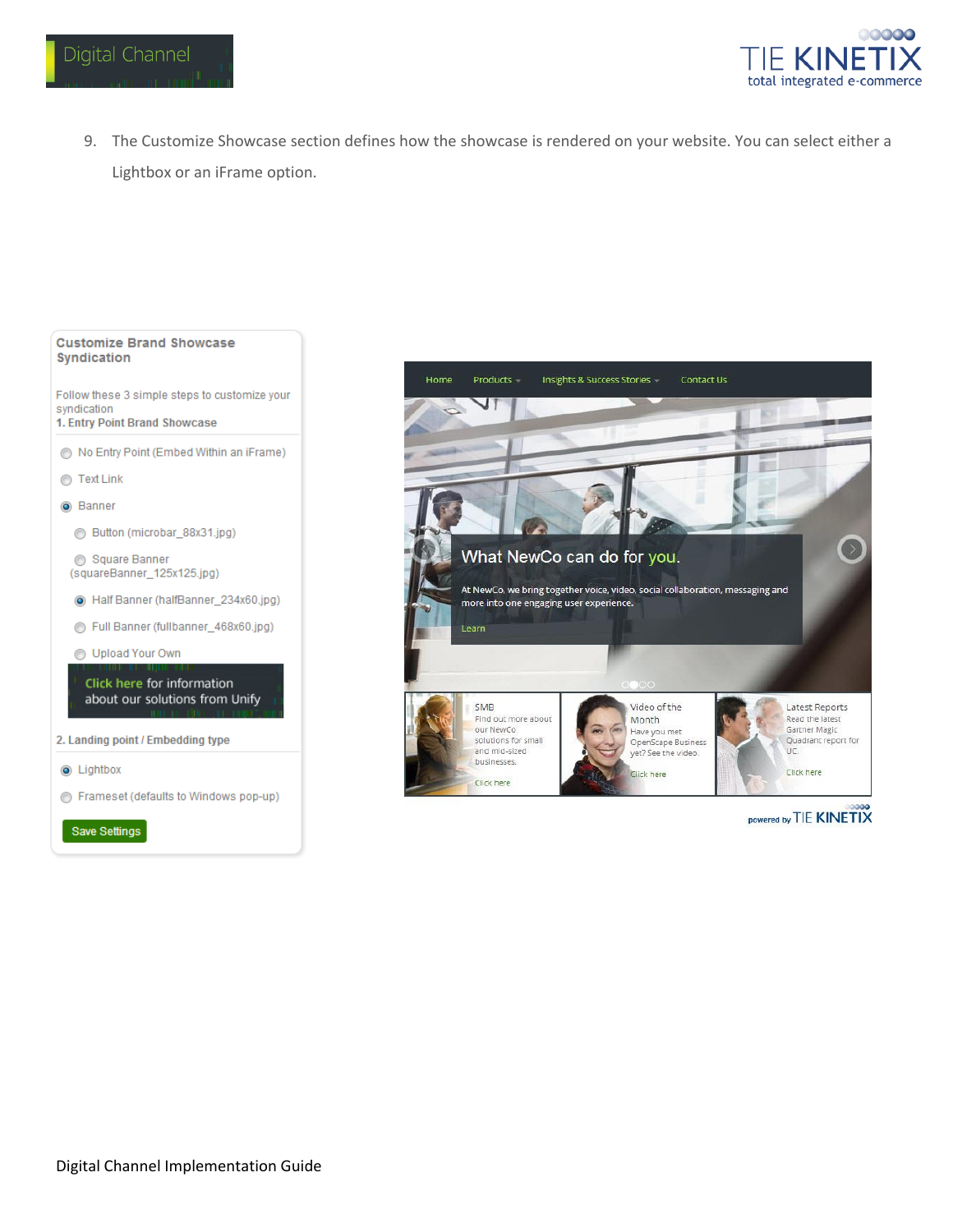



## **Implementation and Utilization**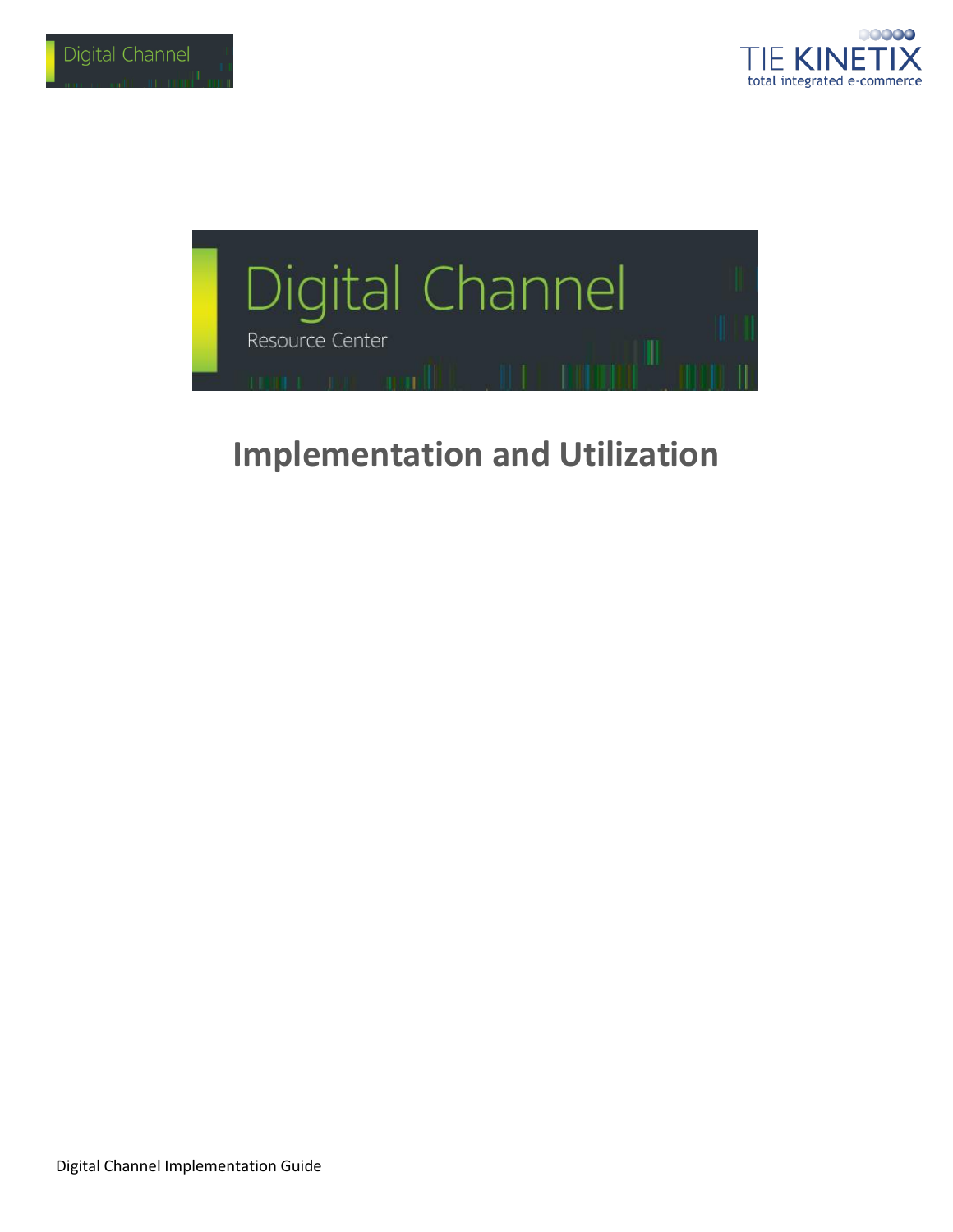

**The Digital Channel Resource Center automatically delivers to your desktop (or mobile device), the sales and marketing materials, tools and resources from Unify, which you need to drive demand and help close deals.**

**No URLs or passwords to remember, just fast access to the information you need, when you need it, where you need it, at the click of an icon.**

**Implementing the Resource Center module to your company's intranet is simple.** 

- Log into the **Unify [Digital Channel Resource Center](http://digitalchannel.siemens-enterprise.com/portal)**
- Click "Generate embedding code".
- Copy and paste the short script into the html of your intranet page and you're done.

You can copy the script to your computer clip board or you can simply enter an email address, click "Email Script" and send the code to a co-worker.

| Pick up your code                                                                                                                                                                             |
|-----------------------------------------------------------------------------------------------------------------------------------------------------------------------------------------------|
| <b>Setup Steps</b>                                                                                                                                                                            |
| Choose a location within your site                                                                                                                                                            |
| Open that page in an editor find the place in the code where you want to place the content containers.                                                                                        |
| Pick up your code                                                                                                                                                                             |
| Copy and paste the code below in the location within your HTML page where you would like the content to display.                                                                              |
| <b>Resource Center</b>                                                                                                                                                                        |
| Resource Center Code                                                                                                                                                                          |
| <script <br="" class="CspSyndicationScript" type="text/javascript">src='http://634699154010084135.digitalchannel.siemens-<br>enterprise.com/Csp/?mfrname=digitalchannel&t=ppp&p=15'></script> |
|                                                                                                                                                                                               |
| Save changes and publish                                                                                                                                                                      |
| Save your changes and upload the page to your web server. Navigate to your site online to view your new content.                                                                              |

**Generate embedding code** 

Email script Copy code to clipboard william.tryder@tiekinetix.com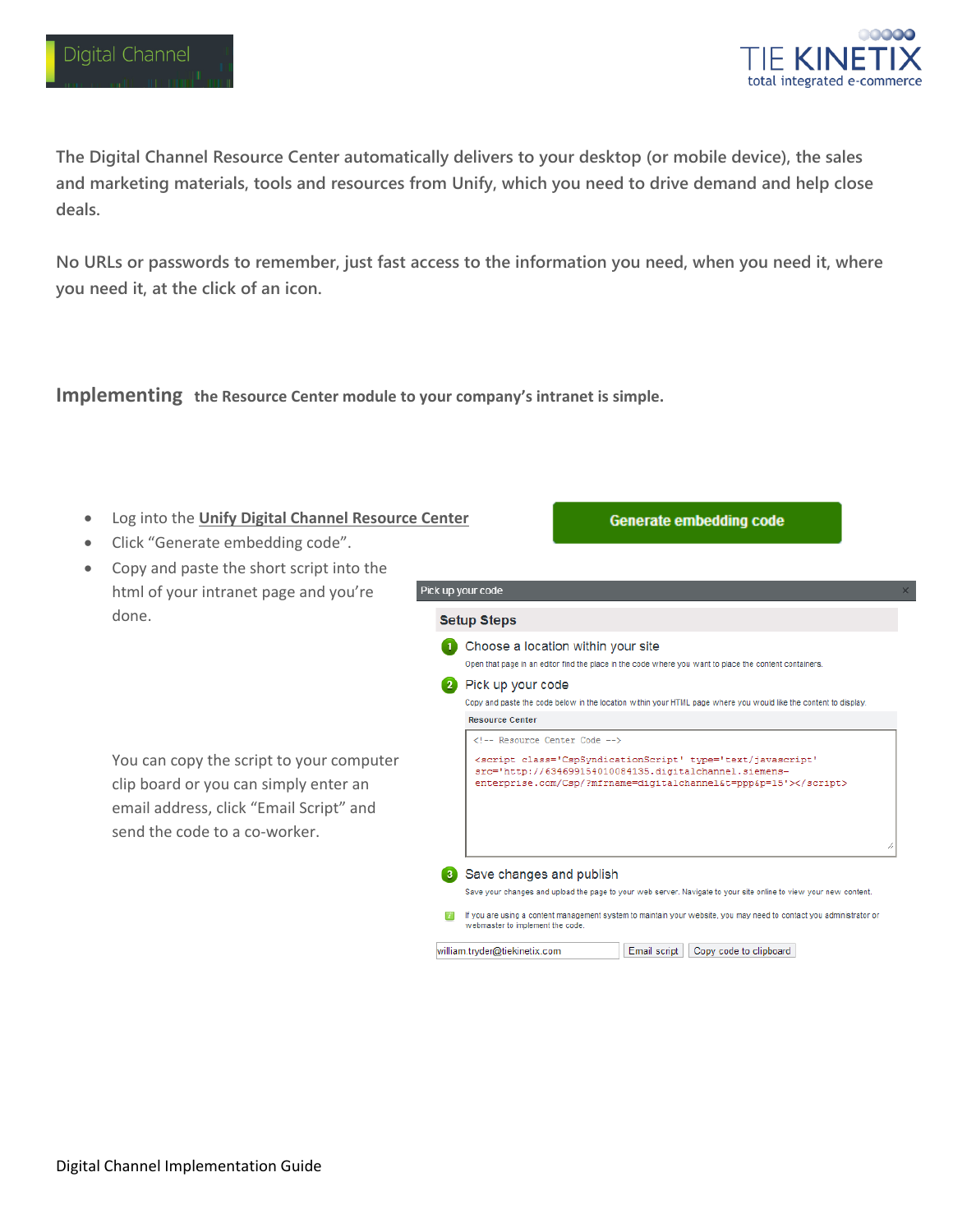

Once you've added the Resource Center module to your intranet, set a desktop shortcut for easily accessing the page. Support materials and marketing assets will be a click away.

#### **You can set a desktop shortcut by:**

- Copy the url address of the intranet page where the Resource Center is embedded.
- Right click on your desktop and hover over "New".
- Select "Shortcut" and follow the creation wizard to create shortcut.

#### **Embed Resource Center on Your Desktop:**

- Copy the embed script from the Digital Channel portal.
- Right click on your desktop, hover over "New" and select "Text Document".
- Open the text document, paste the embed script and save the document as an html doc.
- Now, to access Resource Center, simply double click the new html file.

| View                          | ٠                         |                                   |
|-------------------------------|---------------------------|-----------------------------------|
| Sort by                       | ٠                         |                                   |
| Refresh                       |                           |                                   |
| Paste                         |                           |                                   |
| Paste shortcut                |                           |                                   |
| Undo Rename                   | $Ctr1+Z$                  |                                   |
| Git Bash Here                 |                           |                                   |
| <b>NVIDIA Control Panel</b>   |                           |                                   |
| Shared Folder Synchronization | ٠                         |                                   |
| New                           | ٠                         | Folder                            |
| Screen resolution             | a                         | Shortcut                          |
| Gadgets                       | Щ                         | Microsoft Access Database         |
| Personalize                   |                           | Bitmap image                      |
|                               | $\overline{\mathbb{R}^2}$ | Contact                           |
|                               | 9)                        | Microsoft Word Document           |
|                               | c)                        | Journal Document                  |
|                               |                           | Microsoft PowerPoint Presentation |
|                               |                           | Microsoft Publisher Document      |
|                               |                           | <b>Text Document</b>              |
|                               |                           | Microsoft Excel Worksheet         |
|                               |                           | Compressed (zipped) Folder        |
|                               |                           | Briefcase                         |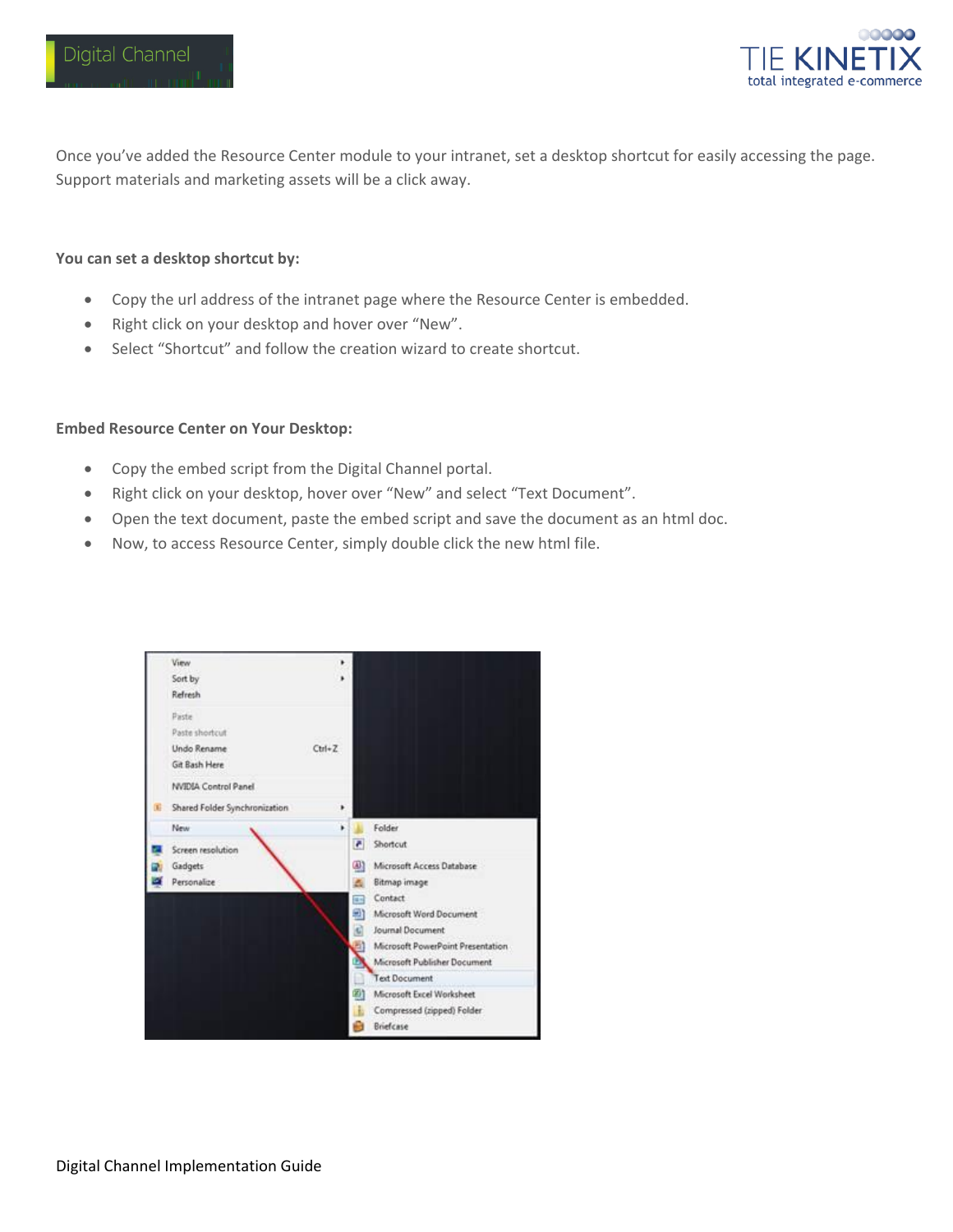

Now that you've implemented the Resource Center module you can browse the different topic sections for the right sales tool.

#### **Utilize the Resource Center:**

• Click the category on the left UNIFY Harmonize navigation panel Expand the section you would like to Digital Channel LOGO preview Resource Center • Click the thumbnail of the asset you To start: Select a topic would like to download Voice Platforms (2) Click the "Download" buttonUnified Communications for<br>Enterprise Your selection contains 2 section(s) available in this category. Click the + symbol against each section to preview and<br>download the assets for this topic. Where applicable, marketing collateral will automatically be co-br Voice Platforms (2) OpenScape Enterprise Voice Solution **DE OPERAGEMENT CONSIDERATION CONSIDERATION**<br>Use these materials to position and explain the benefits of Open Scape Enterprise Voice Solution with your customers and<br>prospects **UNIFY** your enterprise Enterprise Voice<br>Solution DenScape Enterprise Express Solution a Victoria Cape Enterprise Express Solution<br>Use these materials to position and explain the benefits of OpenScape Enterprise Express Solution with your customers and<br>prospects LOGO New Security<br>Services Brochure  $\circledast$ OpenScape Enterprise Voice Solution preview and<br>I with the company Open Scape<br>Enterprise Voice<br>Solution DenScape Enterprise Express Solution

Use these materials to position and explain the benefits of OpenScape Enterprise Express Solution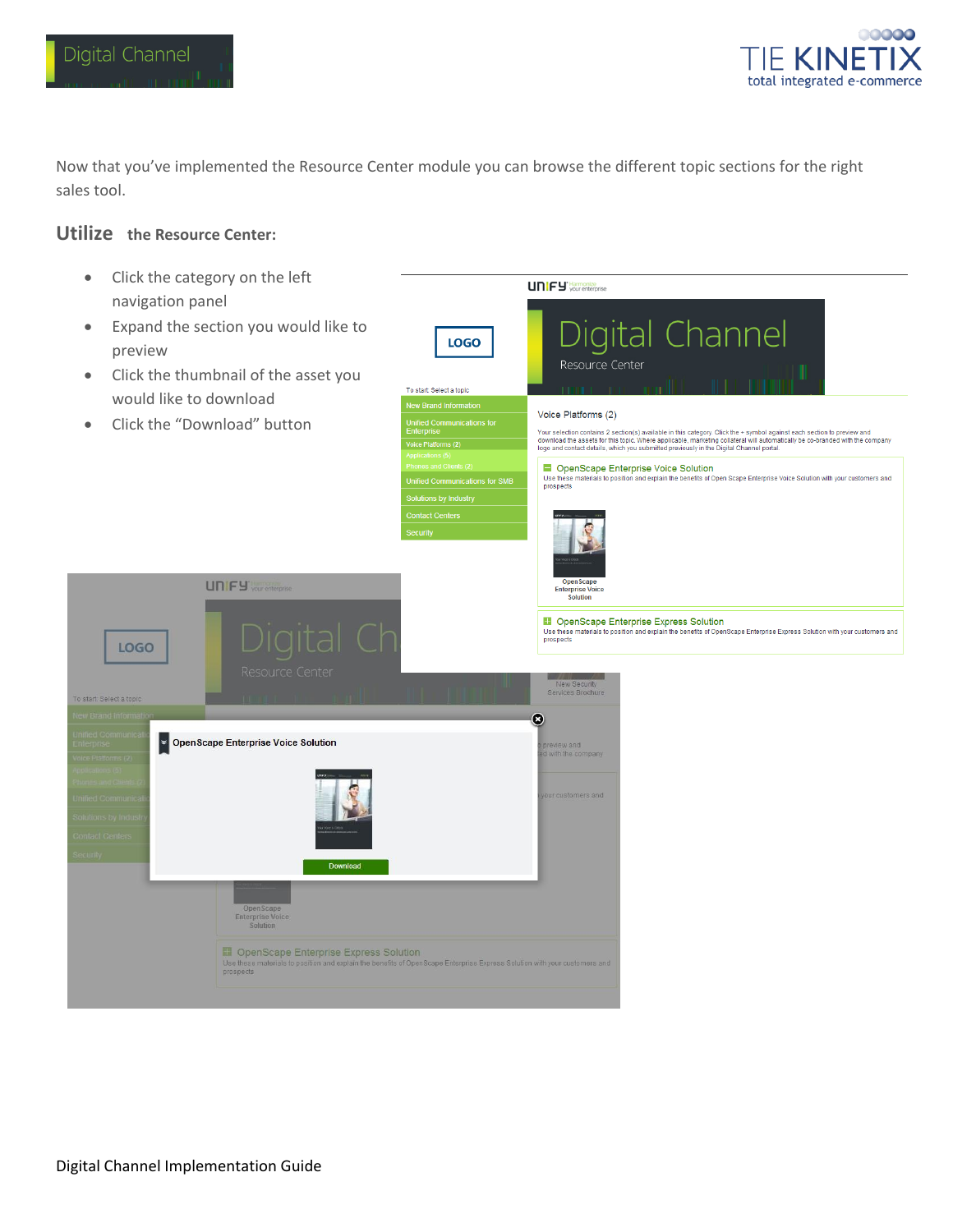

# **Digital Channel Social Content**



# **Configuration of Social Module**